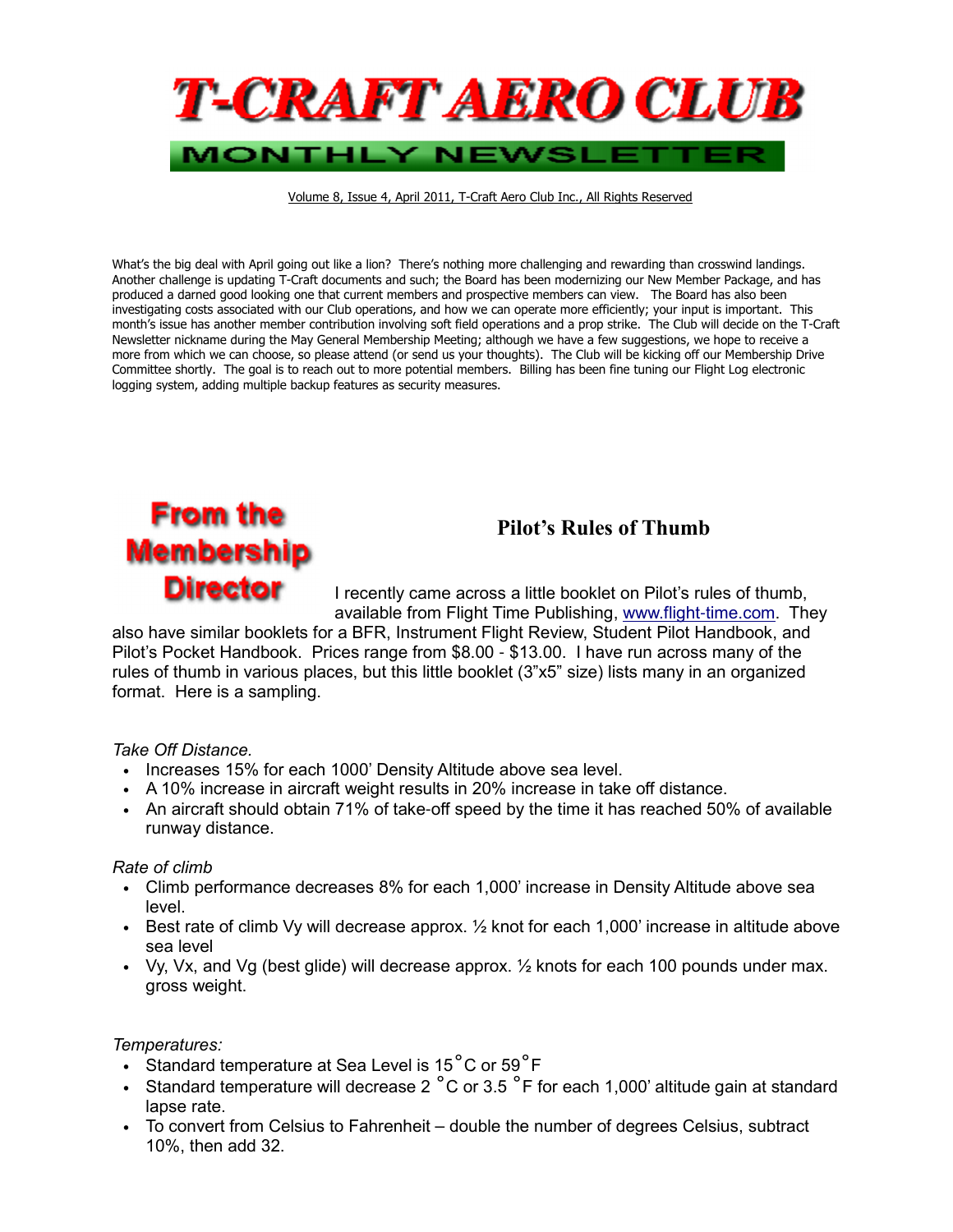Example: convert 30°C to  $^{\circ}$ F. 30 x2 = 60. Subtract 10% 60-6 = 52, add 32 = 84. Actual is 86.

• When <sup>°</sup>C is negative, add the 10% instead of subtracting it.

#### **Altitudes**

- Standard pressure at sea level is 29.92.
- Barometric pressure varies approx. 1" per 1,000' or 0.1" per 100'.
- Standard Pressure Altitude is what you read off the altimeter when set to 29.92.
- Hi to Lo Look out below. Flying from hi to low pressure areas, or warmer to cooler temperatures, the plane will be lower than indicated altitude if no change is made from the original altimeter setting

#### Rule of the Thumb

• For the average person the distance from the tip of the thumb to the knuckle equals approx 10 NM on a Sectional Chart.

#### Best Glide Speed

- Maintaining a normal cruse pitch attitude will result in a best glide speed at the current aircraft weight.
- Vg (best glide) will decrease approx.  $\frac{1}{2}$  knots for each 100 pounds under max. gross weight.
- Cranking trim to full up trim (in our birds) will get you very close to best glide speed.

#### Manuevering Speed

- Va at gross weight equals approx 1.7 Vs1 (clean stall speed, bottom of green arc)
- Va decreases 1% for each 2% reduction in Gross Weight.

#### Decent Planning

• To determine the NM distance to start a 3˚decent (500-600 Ft/Min for our birds), divide the altitude to lose (flight level) by 3.

 Example: Cruse altitude 10,500' (FL 105) Pattern altitude 4,500' (FL 45) Altitude to lose:  $105-45 = 60$  $60/3 = 20$  NM

#### Landing

- For high density altitude approaches, fly the same indicated air speed on final approach as low density altitude airports. Do not be fooled by visual references to ground speed, since TAS and ground speed will be higher in high density situations for the same IAS.
- Plan to touch down in the first 1/3 of the runway or go around.
- A 10 $\degree$ C increase from standard temperature will cause a 5% increase in stopping distance
- In gusting conditions, add  $\frac{1}{2}$  of the gust speed to final approach speed. Example with a 10 Knott gust add 5 KIAS, 20 Knott gust add 10 KIAS.

These are a few "rules of thumb" in this little booklet. These should never be used in critical situations, but may be useful in most cases.

Fly Smart, Fly Safe and Have Fun

- Jim Hudson, Membership/Safety Director

**Membership:** Currently at 70 Members.

#### **New Members**:

Please welcome back former member David McDaniels. David re-joined after just a little more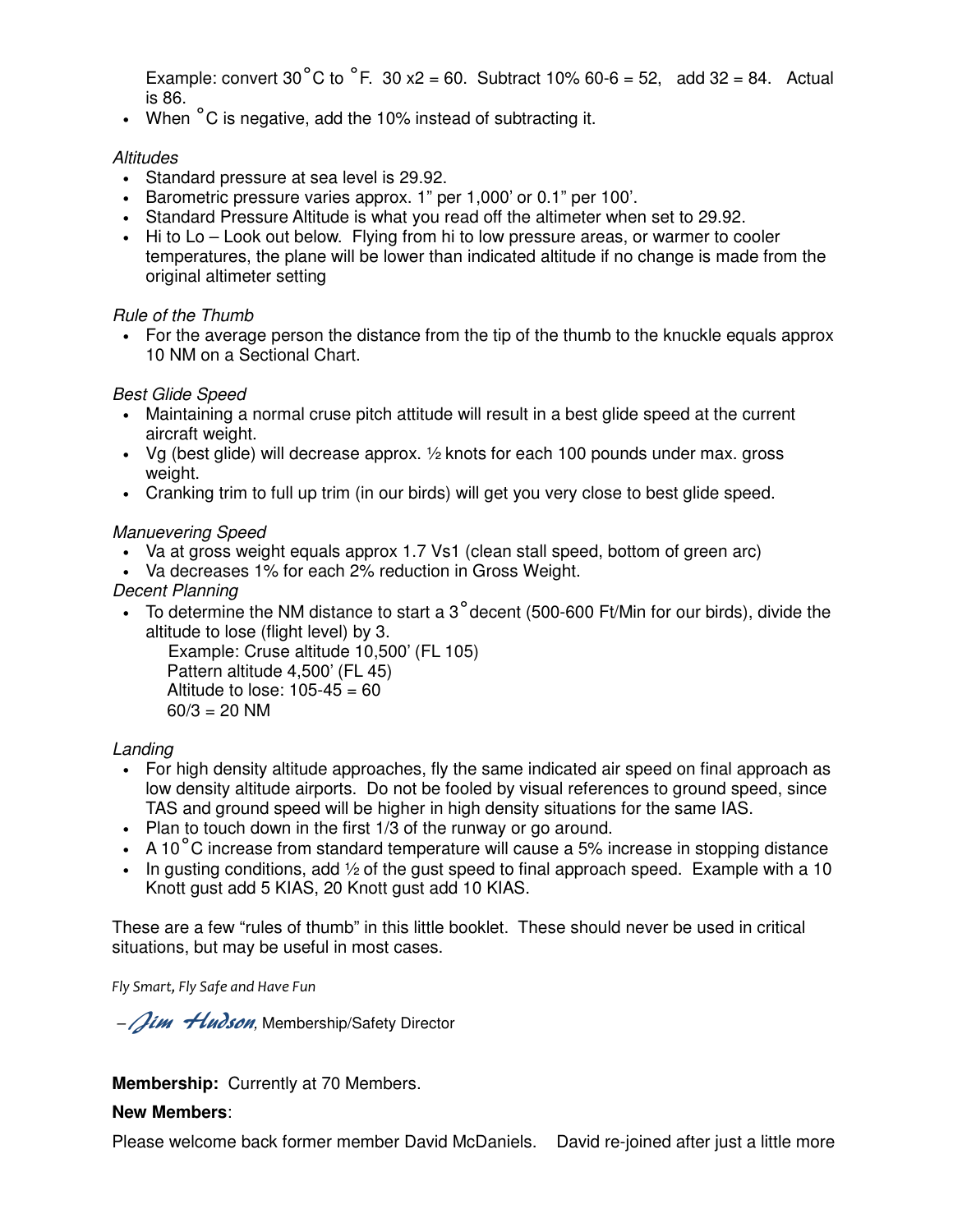than a year absence and is happy to be in the air again.

#### Resigning Members:

We lost members Charles Merrell and Karl Hoagan in April. Karl is our New Zealand friend who returned to his homeland.

#### Training/Events: All training meetings are at 7:00 PM at the hanger, unless noted otherwise. The Board meets on the 2<sup>nd</sup> Tuesday of each Month.

| May 11th at 4:00 PM  | Plane wash at the T-Craft Hanger                         |
|----------------------|----------------------------------------------------------|
| May 18th at 7:00 PM  | EAA/CAP Meeting Room - Flying the Backcountry Seminar.   |
| May 21st at 11:00 AM | Nampa City Parade America                                |
| June 21st at 7:00 PM | T-Craft Hanger - Maximizing Aircraft Performance         |
| June 25th at 8:00 AM | Caldwell Airport Caldwell Celebration of Flight Air Show |
| July 23rd at 8:00 AM | Garden Valley - T-Craft Annual Fly-In / Breakfast        |
|                      |                                                          |

(Members can participate as meetings presenters or contribute safety articles by contacting Jim Hudson.)

#### NEW MEMBER NOTICE

**T-Craft Board approved members** must be formally accepted into the Club by member vote during a General Membership Meeting. The next General Membership Meeting is scheduled for 26 April 2011, 7:00p.m., in the EAA/CAP Building, Nampa airport.

# Aircraft Maintenance

Contact Jim Eyre [cell:(208)794-0667] with squawks, and use the notification feature found on-line in Schedule Master to alert pilots intending to use impacted aircraft. Write the tachometer time on the Squawk Sheet clipboard found on the hangar wall. Sign your name, and include a phone number where you can be

contacted. Document Hobbs time for all other recordings. Report leaks immediately.

- 375 Annual completed. New fuel gauge transmitter installed in tank.
- 686 Annual completed. New muffler installed.
- 91X Will undergo annual inspection week of 24 April 2011.

93S – Wingtip cap damaged by hangar bay man door during high winds (securement pin failed); replacement will be fiberglass (more durable) instead of plastic; expect aircraft return in one or two weeks.

**SAFETY NOTICE:** It is recommended that no persons occupy aircraft during refueling.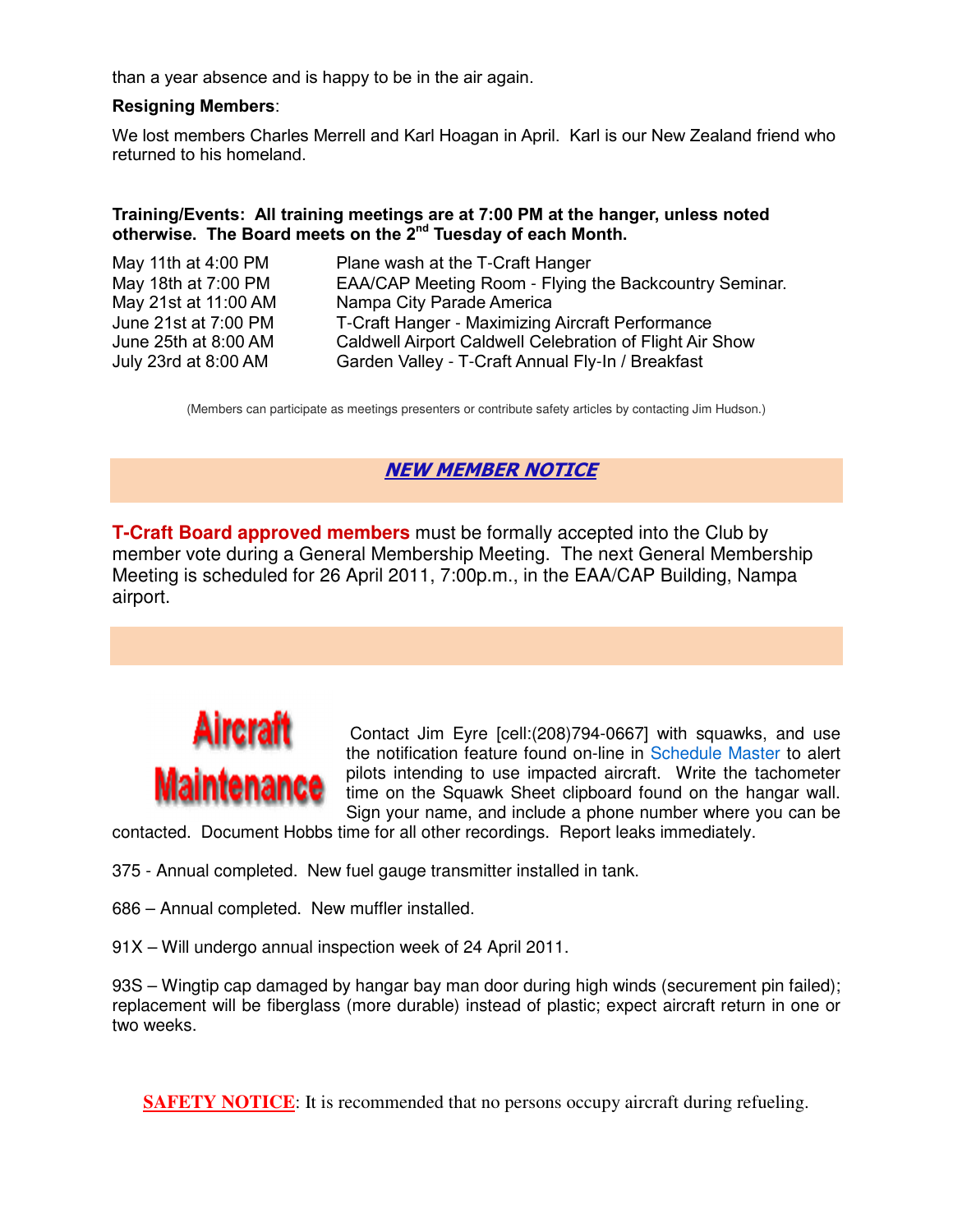## **FROM THE BOARD**

\*\*\* Members wishing to maintain currency may attend the following meetings: \*\*\*

**Next Board Meeting**: 5 May 2011, 7:00p.m., T-Craft Hangar training room.

**Next General Membership Meeting**: 31 May 2011, 7:00 p.m., EAA/CAP Hangar, Nampa, Id

Flying rates effective 8/31/10 [all hours recorded per hour "wet"]:

| 375         | $\blacksquare$           | \$52.00  |
|-------------|--------------------------|----------|
| 64R         | $\overline{\phantom{a}}$ | \$77.00  |
| 686         | $\overline{\phantom{a}}$ | \$79.00  |
| 91X and OYD | $\overline{\phantom{a}}$ | \$109.00 |
| 93S         | $\overline{\phantom{a}}$ | \$112.00 |
|             |                          |          |

#### **Fuel re-imbursement for April 2011:** \$4.03/gal.

Our treasurer, Dennis Wheeler, has been vigilantly watching for an opportunity to purchase our next load of fuel. The task is complex, requiring ongoing communication with the F.B.O. to make sure our current supply falls below a specific gallon limit, as well as watching closely the constantly shifting prices for 100LL fuel our suppliers are quoting. We thank you for your patience.

**(Review your receipts** and confirm \$.25/gallon is recorded. Report any discrepancies **ASAP** to Dennis Wheeler.)

### **Upcoming Local and Regional Events**

(See Jim Hudson's note above.)

If you have read or know of events to come, please send the Secretary (jlvanho@msn.com) a quick e-mail.

#### **Websites of Interest**

The official website of T-Craft Aero Club Inc., www.t-craft.org Nampa, Id. Airport news, http://www.nampaairport.org/airport/Category/news Survival, and back country gear, www.cubgearstore.com www.shortfield.com www.backcountrypilot.org Idaho Aviation Association, http://www.flyidaho.org Idaho Aviation Association Calendar of events, http://www.itd.idaho.gov/aero/ Oregon State, http://www.aviation.state.or.us/ AOPA Flight Safety on-line courses, http://www.aopa.org/asf/online\_courses/ AOPA's "Let's Go Flying!" http://www.aopa.org/letsgoflying/ http://www.aopa.org/index.html http://www.aopa.org/asf/online\_courses/ http://www.aopa.org/asf/publications/advisors.html FAA, http://tfr.faa.gov/tfr\_map\_ims/html/index.html http://www.faa.gov/regulations\_policies/handbooks\_manuals/aircraft/airplane\_handbook/ Runway safety, http://www.faa.gov/go/runwaysafety http://faasafety.gov/ https://faasafety.gov/gslac/ALC/course\_catalog.aspx TFRs on WACs or Sectionals, http://airspace.nifc.gov/mapping/nifc/index.cfm TFRs along your route, http://www.navmonster.com/ Large fires, some including TFRs, http://activefiremaps.fs.fed.us/lg\_fire2.php http://www.weather.gov/aq/sectors/pacnorthwest.php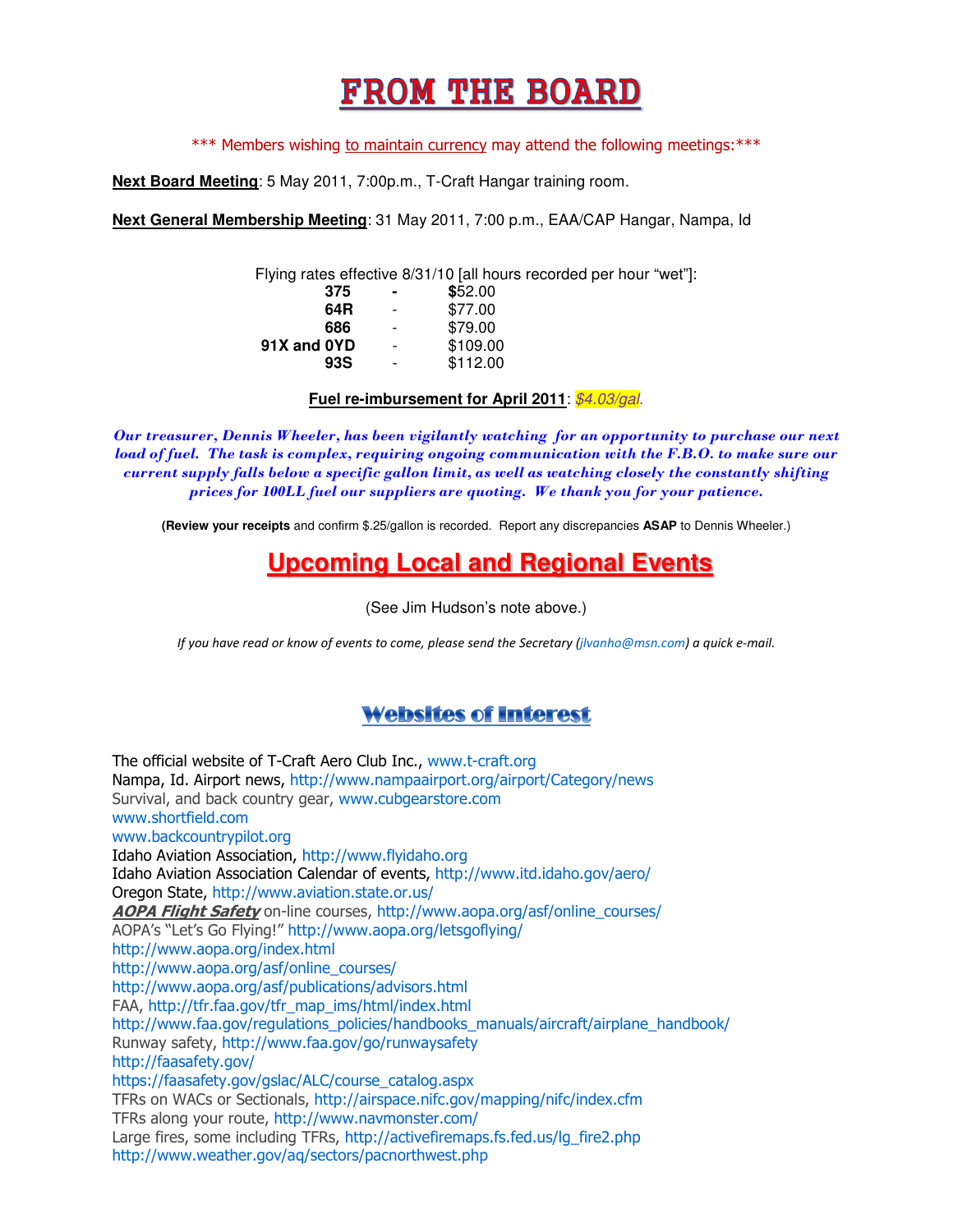National Weather Service – Boise Office, http://www.wrh.noaa.gov/boi/ Fire Reporting, http://www.firedetect.noaa.gov/viewer.htm http://aviationweather.gov/adds/metars/ http://aviationweather.gov/adds/icing/icing\_nav.php?icg\_type=CIPSEV50&height=max&fcst\_hr=0 http://www.wrh.noaa.gov/satellite/?wfo=boi http://wwwghcc.msfc.nasa.gov/GOES/goeswestpacus.html http://www.wrh.noaa.gov/zoa/cwa.php Magneto fun - http://www.undaerospace.com/cbt\_files/virtualengine/Magneto/virtual%20Engine.swf FAA Safety Briefings: http://www.faa.gov/news/safety\_briefing/



**Answers** concerning our Club, Policies, or even locating a **New Member Application Form** for your friend or family member can be found on the T-Craft website: www.t-craft.org.

**T-Craft Business Cards and Pamphlets** are available. Share them with friends and acquaintances in the community who may be looking for piloting opportunities.

**Delete** the remainder of any unused flight time from ScheduleMaster immediately after landing. Somebody may be able to use that time.

T-Craft Members are responsible for keeping their **contact information** (phone numbers, email addresses, postal address) updated in ScheduleMaster. To check or update your information, login to ScheduleMaster, click the "User" tab at the top, then click the link that says "Click here to edit your user info".

If you'd like a hard copy of any T-Craft Minutes, e-mail the Secretary (jlvanho@msn.com) with your request, and have a copy sent right to your home.

Got something aviation **you want to sell**? Post it in the T-Craft Newsletter. Send your advertisement to the Secretary at: jlvanho@msn.com.





**Prop Strike Incident at New Meadows** 

About 1015 Sunday, April 24, 2011, I experienced a prop strike at New Meadows Airstrip (1U7). I was giving back-country instruction for McCAll Air Service to a licensed private pilot